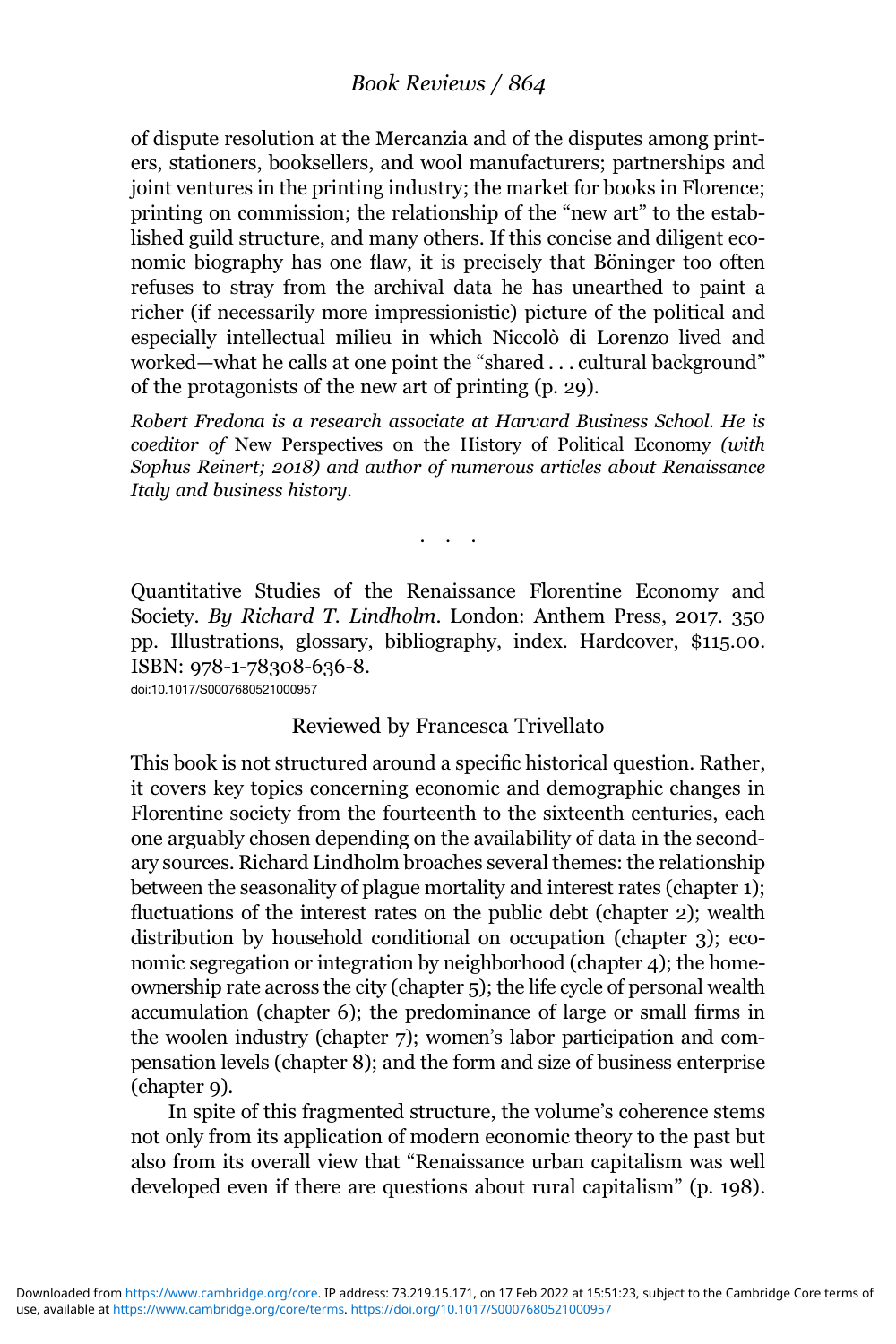Lindholm espouses a literal if narrow reading of Jacob Burckhardt's idea that during the Renaissance, equality between social groups increased (the principal promoter of this idea among today's economic historians of Florence is Richard Goldthwaite, whom Lindholm mostly seconds). His contribution consists in the attempt to prove the point statistically.

Every chapter intervenes in polarized scholarly debates. The book's third section (chapters 6 to 9) will be of particular interest to business historians. It focuses on the prized Florentine woolen industry using both aggregate data and the private papers of one woolen firm from the 1550s (owned by the Medici-Tornaquinci) kept at the Harvard Business School. Lindholm argues that the woolen industry's market structure was competitive, with a low level of firm concentration. He rejects the view that the putting-out system was inefficient, demonstrating instead that, adopted in concert with the guild system, it reduced risks for producers. It is not clear why in spite of classic studies by Maurice Carmona, Federigo Melis, and others, Lindholm believes that "there was no such thing as limited liability in Cinquecento Florence" (p. 251). Still, it does remain a puzzle why so few entrepreneurs availed themselves of this legal form (Francesca Trivellato, "Renaissance Florence and the Origins of Capitalism: A Business History Perspective," Business History Review [2020]).

Few scholars today apply sophisticated quantitative methods to the study of the pre-1700 European economy, and Lindholm should be commended for doing so. He relies almost entirely on published data, but fortunately, such data are plentiful in the case under examination, beginning with the famed 1427 catasto, a fiscal record corresponding to the first levy of direct taxes on movable and immovable capitals in Tuscany. In the 1970s, David Herlihy and Christiane Klapisch-Zuber pioneered the quantitative study of this source, which contains extraordinarily detailed household-level data. Lindholm is a rare holder of doctorates in both history and economics, each from the University of Chicago—a dual training that equipped him with far more advanced statistical methods than those employed by most historians. Each chapter of the book ends with an appendix illustrating the statistical methods applied in the preceding pages. Thanks to these tools, Lindholm's approach yields some novel findings and hypotheses.

The book's strength, however, is also its weakness. The downside of Lindholm's use of economic models to test the coherence of historical interpretations is that, in spite of his occasional claims to the contrary, the author makes anachronistic statements. For example, he calls Florence "a city of opportunity," arguing that if measured by taxable wealth among the most privileged guild members, wealth inequality in 1427 Florence was less pronounced than Herlihy and Klapisch-Zuber had